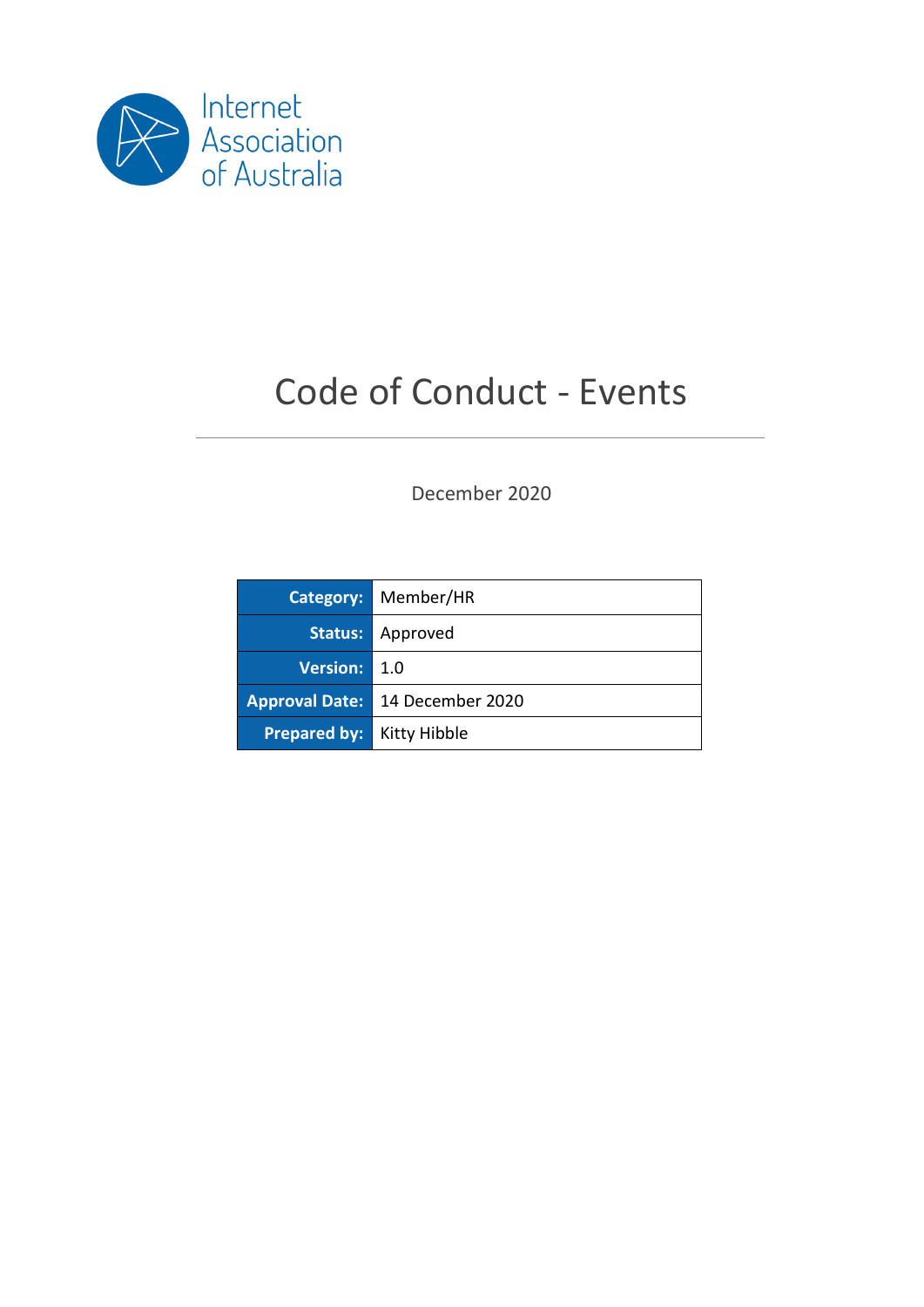

### Objective

This policy provides a code of conduct for all attendees, speakers, sponsors, volunteers, Internet Association of Australia **(Association)** staff and Association Board members who attend Association events, both virtual and in person, in order to ensure a pleasant, harassment-free event experience for everyone.

## General

All attendees at Association events are required to agree to comply with the following code of conduct. Organisers will be available to enforce this code throughout the event. We expect cooperation from all participants to help ensure a pleasant, safe environment for everybody.

## The Quick Version

The **Association** is dedicated to providing a pleasant, harassment-free event experience for everyone, regardless of identity, appearance, affiliation or technology choices. We do not tolerate harassment of attendees in any form and expect all attendees to act respectfully and in good faith at all times. Event participants violating these rules may be sanctioned or expelled from the event *without a refund* (if appliable) at the discretion of the event organisers.

## The Less Quick Version

#### What are our aims?

Our aim is to facilitate discussion and participation, and to enable professional and social contact within our events. On that basis, participants are asked to take care that their interactions remain welcome and positive.

Association events may include robust discussion of a variety of topics and may take place on a range of platforms, both electronic and in person. Participants are expected at all times to act with courtesy and professionally, and to treat others with respect, regardless of whether a difference of opinion exists. Business networking similarly will be in good faith aiming to promote business best practice.

We expect participants to follow this code at all Association events, both virtual and in person, during formal proceedings and related social/less formal events.

#### What is Harassment?

Harassment can take many forms. In general, it includes persistent offensive verbal comments or other unwanted behaviour. This may include comments related to gender, gender identity and expression, age, sexual orientation, disability, physical appearance, race, cultural background, religion, or technology choices.

Behaviours such as inappropriate physical contact, unwelcome sexual attention, the display of sexual images in public spaces, deliberate intimidation, stalking, following, unwanted photography or